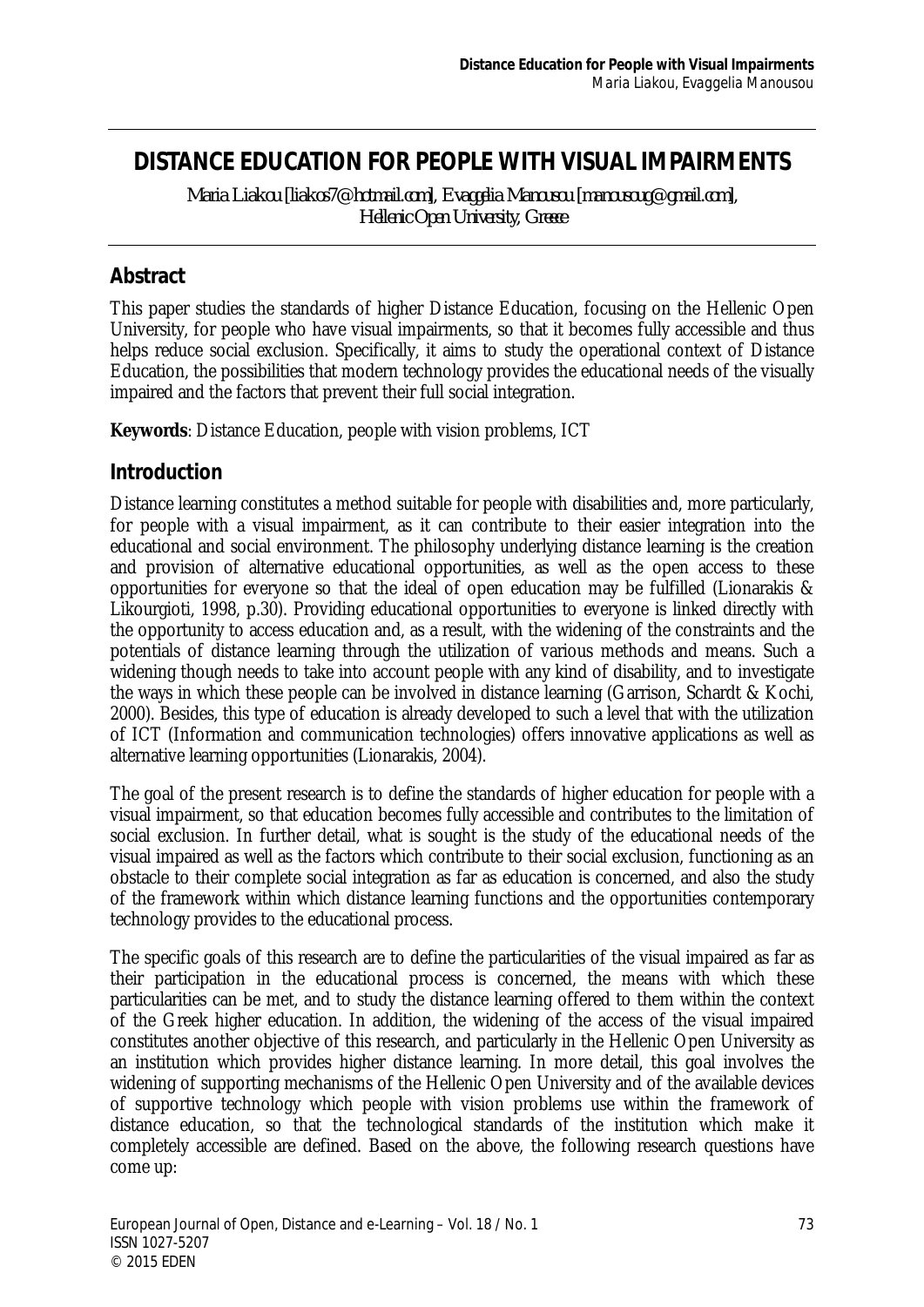- Which are the factors that need to be taken into account for the accessibility of the visual impaired in higher distance education and for the reduction of social exclusion in education?
- What are the educational needs of people with reduced vision who participate in distance educational programs, and in which ways are these needs met by the HOU?
- What is the policy of the HOU with respect to the access and participation of people with vision problems in its programs and what are the ways in which HOU can contribute to the extermination of social exclusion in education for people with disabilities, and more particularly, with reduced impaired vision

### **Social exclusion and people with vision problems**

The main factors leading the visual impaired to social exclusion are their challenges to integrate the non-verbal interpersonal expressions such as gestures, smiles, nods and also their difficulty to respond to input and interact with the environment. Also, a very important cause of social exclusion is the lack of encouragement toward the visual impaired by their social environment, an act which would reinforce their social involvement (Van Hasselt, 1988). The encouragement and facilitation of people with reduced vision can be accomplished by realizing that these people have a greater need for the provision of information when compared to those with no vision difficulties. Especially in our contemporary "information age," the lack of access to a wide range of information is considered more and more one of the most critical factors of social exclusion (Moore, 2000).

In the age of technology, people with disabilities should be able to live with dignity and selfworth. Social, technological, political and economic barriers continue to limit the full participation of children and adults with disabilities in the digital age, keeping them behind other members of society without disabilities (Dobransky & Hargittai, 2006; Ellcessor, 2010). Those people who now enjoy good health may become disabled, whether as part of the aging process or unexpectedly at any age (US Department of Commerce, 2013).

The key to the successful access of the visual impaired to all information involves ensuring proper information, at the proper time and in the proper form (Willetts, 1993). Technological progress renders the provision of information to the visual impaired possible, and also in a manner which is easy to access. On the other hand, though, while the commercial sector invests enormous amounts of money in advanced computer systems, most people with a visual impairment live in a condition of being deprived of information essential to meet their basic natural, psychological and emotional needs (Amedeo & Speicher, 1995).

With respect to the participation of the visual impaired in the labour force, these people exhibit a positive will for labour, despite the fact that the unemployment rate of the particular group of people is globally much higher than that of the general population (Robin, 2002), even in the advanced and developed countries (La Grow, 2004). The unemployment rates are also due to the fact that employers have created a series of obstacles in the employment of the visual impaired (Crudden et al., 1998; Wolffe & Candela, 2002). Apart from the financial problems, the visual impaired are also faced with prejudice and discrimination at a social level. The possible marginalization because of such phenomena reduces chances of the visual impaired for social reengagement and leads to the potential of developing problematic relationships or psychological problems (Kotsopoulou, 2011).

The solution which is proposed for tackling the social exclusion of people with a visual impairment deals with the facilitation of their information, that is, the open access to the total range of information. This can be accomplished via the provision of educational opportunities in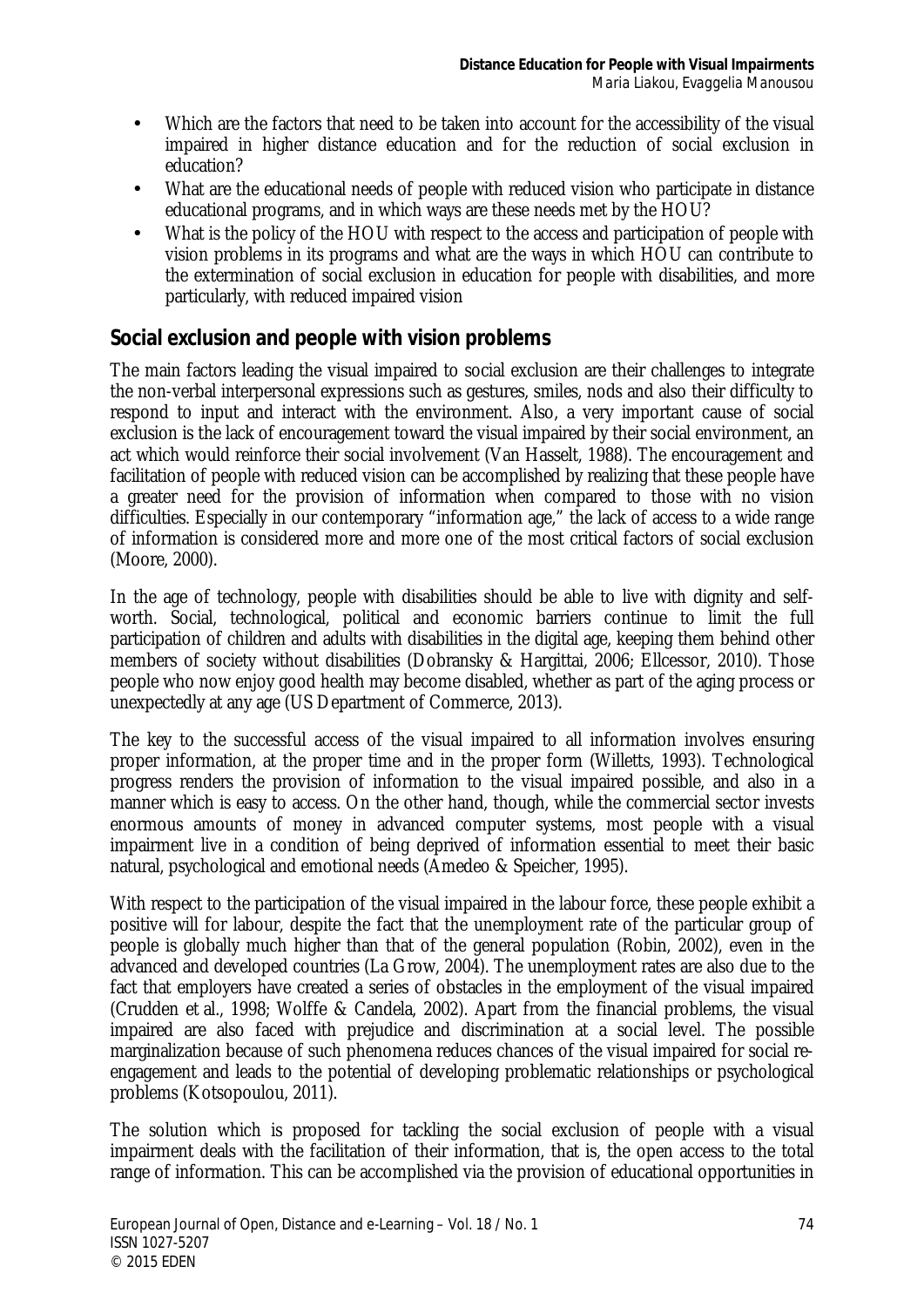combination with the use of ICT. At the same time, the open access to education of the visual impaired contributes to the tackling of unemployment, since, through the proper training and education, they will acquire professional skills and competences.

### **Training of the visual impaired**

The training of the visual impaired involves different teaching methods and teaching means when compared to those used for people without such problems (Hiourea, 1998), as the loss of vision affects the way in which an individual performs various everyday activities, receives information, moves, communicates, and functions in his/her environment in general. In greater detail, the training of the visual impaired has, as its main goal, the facing of the limitations that are caused by vision disability, by providing opportunities for the development of various supplementary and counter-balancing competencies, so that the potential delays of development caused by it are significantly reduced.

With respect to its historical development, the training of people with visual impaired began in the late  $18<sup>th</sup>$  century, when the first school for the blind was established in Paris (McCall, 1997), and in the  $19<sup>th</sup>$  century there has been a spread of schools for the visual impaired in Europe, but also in America and Australia (Kelly & Gale, 1998). Up until today, significant progress has occurred in the field of training the visual impaired, first and foremost by the accredited international learning centre of Hadley. This school specializes its students in issues of training people with blindness or reduced vision 14 years old or older, and also in issues of support by their family environment of (Support services for the Blind and Visual Impaired, 2012).

There are four specialized schools in operation in Greece; in Athens, Thessaloniki, Patra and Ioannina, which, however, provide only elementary level education and training (Sperl, 2001). As far as higher education is concerned, the establishment of the HOU has been a critical point for the visual impaired, since the institution accepts and supports students with disabilities (Kritikou & Koutsoumpa, 2011).

In fact HOU is the only institution that offers entirely distance education, although in recent years some conventional Greek universities offer distance learning short courses.

### **Distance training**

Distance training can be applied in all the levels of education, as one of its fundamental characteristics is the educational material which is especially designed as well as the utilization of ICT (Ko & Rossen, 2001). At the same time, a basic requirement for the effectiveness of distance training is the frequent communication between the teachers and the students, as well as supporting activities applied by the teacher him/herself, who functions in an encouraging manner as an advisor (Race, 1989).

Compared to the conventional types of training, distance training manages to overcome a number of restrictions, such as the mandatory presence of the student in the space where the class takes place. In addition, the public to which it is targeted is much wider, due to the fact that this type of training offers more educational opportunities through the utilization of ICT (Lionarakis & Likourgiotis, 1998; Lionarakis, Panagiotakopoulos & Xenos, 2005; Ali, 2008).

In greater detail, within the framework of this type of training, learning is based on the personal study of the educational material by the trainee, and its effectiveness depends, to a great extent, on the communication and cooperation of the latter with the trainer. At the same time, distance training needs to be perfectly designed, have clearly defined teaching objectives, and analyze the pedagogical requirements of the educational process (Moore, 1993; Holmberg, 2005; Peters,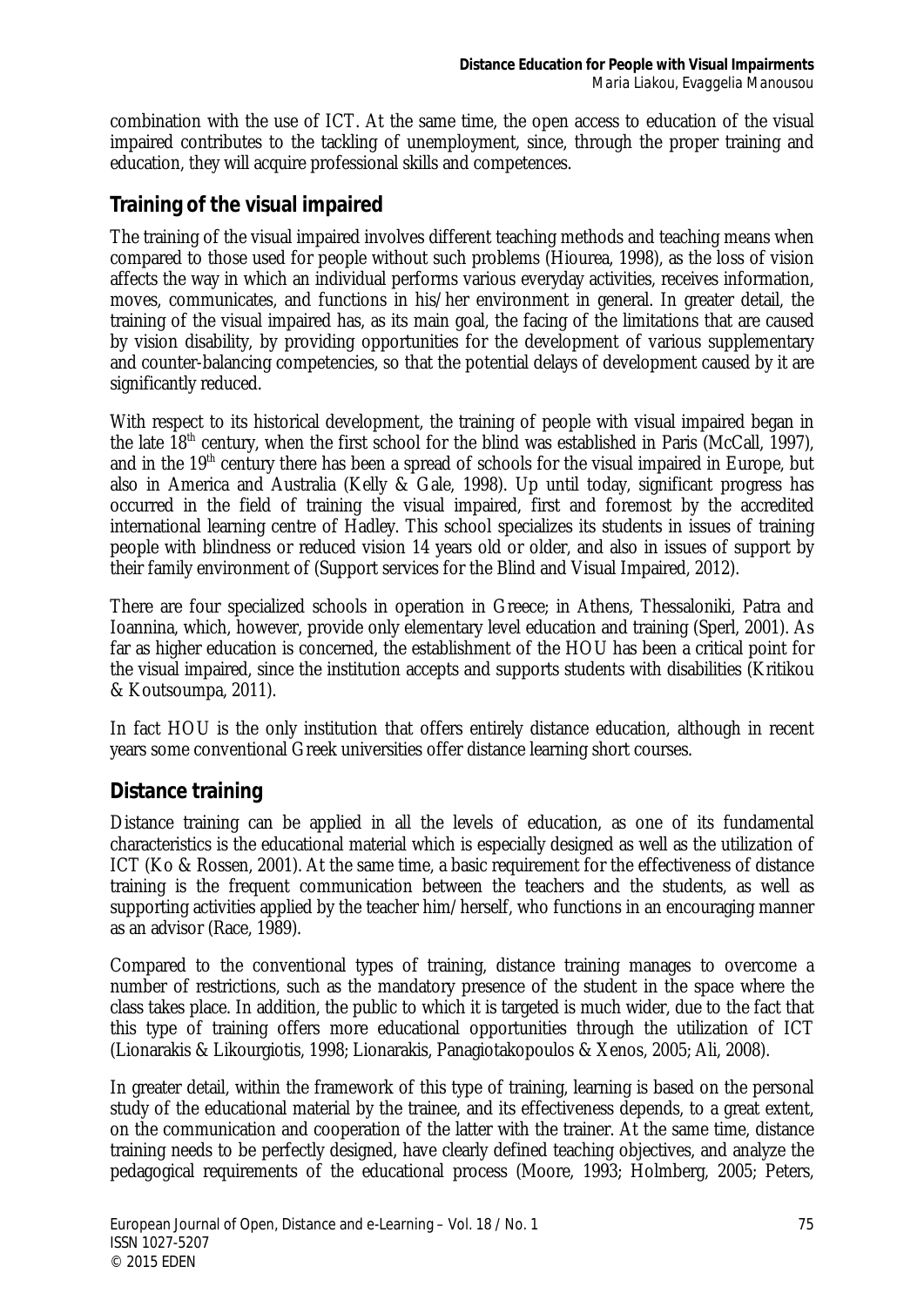1993). Moreover, a basic characteristic of distance training is that it is based on three structural elements: the trainer, the trainee, and the training material (Lionarakis, 2004).

## **Distance training of the visual impaired**

The above characteristics of distance training revolve, to a great extent, around the training of the visual impaired, not only because they are given the opportunity to attend a given program from their personal space, thus avoiding transportation, but also because of the opportunity to use supportive technology with a software that widens the screen (CATEA, 2006). It is thus clear that the accessibility of distance education programs by the visual impaired is defined by the existence of relevant educational material, central characteristics of which should be the maximum clarity and usability (Arditi, 2012).

However, what has come up from studies on the level of accessibility of distance education programs is that this education does not fully respond to the needs of the visual impaired. The research data gathered (Jacko, 2011; Fitzpatrick & McMullen, 2008; Karahlani & Sourmaidou, 1998; Presley, 2009; Skantzouri, 2008) show that, despite the fact that many universities today extend their programs to distance learning ones, this extension does not seem always to include educational material in a form that would address the people with this kind of disability. The most frequent and important problems that the visual impaired faces during their studies in a typical distance training program are:

- the lack of access to graphic material (diagrams, charts etc.), an obstacle which often leads to an almost exclusive selection of studies in humanities;
- the non-trustworthy supportive equipment;
- the lack of specialized educational personnel on vision disability;
- the lack of an intermediary person who would facilitate the studies of the visual impaired, and
- the inability of many libraries to address the demands of these students, as they do not possess material in an alternative form.

### **Research methodology of this essay**

The qualitative data of the present research were gathered through interviews. More particularly, qualitative, non-structured open-question interviews were conducted, as the research question refer to human cases for which information is sought to be drawn, presented from the perspective of each interviewee (Yin, 1989). In particular, different interview tools (questions) were designed, depending on the features of every subject of the research, and with the goal of collecting data through these questions and formulating opinions and statements concerning the role of distance learning, the conditions of studying or working within the framework of HOU, with the total of the activities and processes that take place and thus with the overall function of HOU, while it was also sought to collect opinions concerning the effectiveness of all these processes. The interview questions used in this research aim at addressing issues from, the viewpoint and the perception of every subject individually, issues significantly affected by the characteristics of each subject. During the design, emphasis was placed so that the research questions were answered broadly.

The subjects of the research are six individuals, who meet two basic and necessary requirements: i) they are directly related to distance studies in the Open University and ii) with students with a visual impairment. More particularly, a HOU student was sought and tracked, two members of the Advisory Scientific Personnel (ASP) who work together or had worked with students with a visual impairment, a librarian, a worker in the Material Dissemination Division and a worker of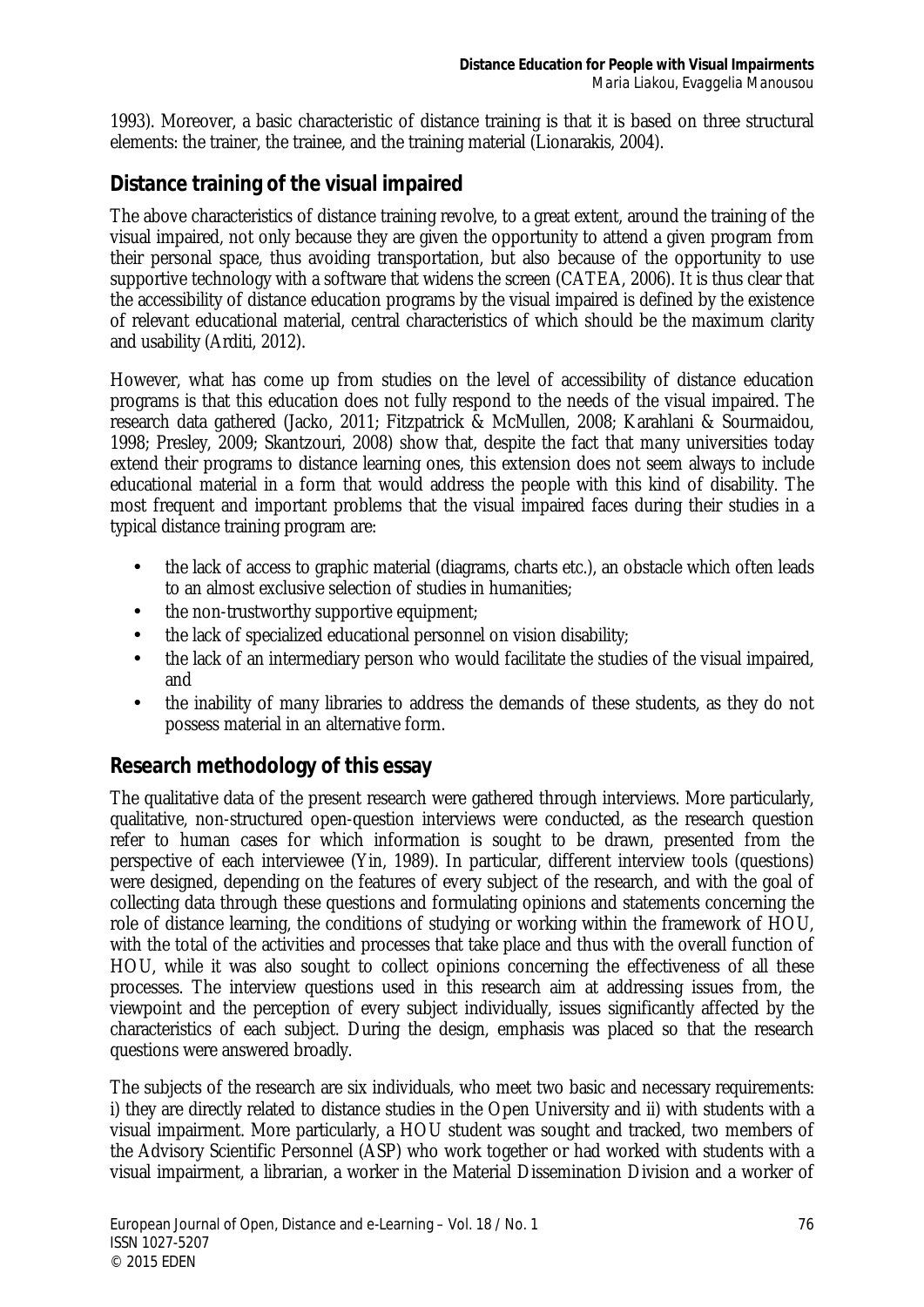the HOU administration. For the approach of the selected subjects, a brief letter was composed, which included the relevant references and information concerning the research which would then take place.

### **Empirical research results**

According to the analysis of the data of the interviews conducted for the present research, and in relation to the first research question which refers to the factors that need to be taken into account about the accessibility of people with reduced vision to higher distance education and the reduction of social exclusion in education, the interviewees seem to agree on several points, while appearing on other ones to approach the issue from a different perspective. As an example, several excerpts of the interviews are cited:

*"I chose HOU because studying and everything can be done from home, I do not need to go to a university."*

(Excerpt of the answer of a student to the question 'why he chose HOU')

*"The problems I face primarily deal with the material."*

(Excerpt of a student to the question 'whether he believes that people with reduced vision are faced with challenges in education')

*"In the Open University of Cyprus, the Students with Special Requirements like myself do not need to attend meetings, but five meetings are recorded and sent to their computers. Afterwards, they do not go to the University for the Exams, but ask and answer questions through Skype."*

(Excerpt of the answer of a student to the questions 'whether he faces difficulties in the access of HOU educational processes')

*"They should give us any book for assistance in electronic form. I would say that they should suggest books that exist in electronic form to everyone even in PDF, I don't mind, I can turn those into word files."*

(Excerpt of the answer of a student to the question 'what can be done so as to overcome the problems in access)

*"Imagine that there were about thirty people inside the class a few years ago. In the first years no one spoke to me! No-one!"*

(Excerpt of the answer of a student to the question 'whether he faces any other kind of problems in HOU')

*«In the past I had done an assignment in HOU and received 5.5 and a comment was that "there were sources missing from your essay." I mean, they need to realize a few things."*

(Excerpt of the answer of a student to the question 'are there any difficulties while composing an essay')

*"This person (student with a vision impairment often emails me with various questions and I immediately reply. Because I take care of him (I take care of everyone) a bit more.*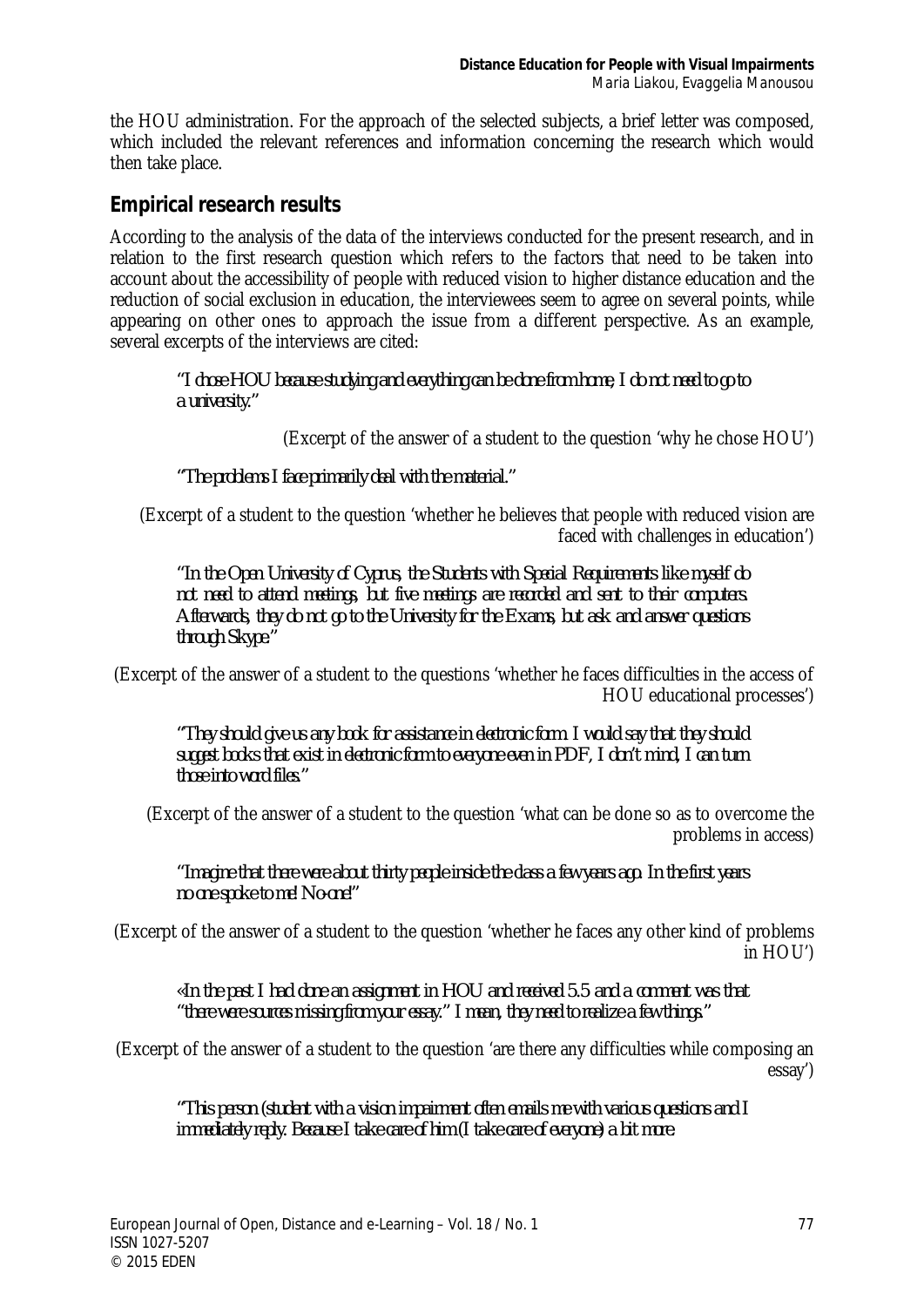(Excerpt of the answer of ASP1 to the question 'did you have any particular information/guidelines from HOU concerning the participation of people with disabilities)

*"The support students receive, the technological support if something is needed, the cognitive support with respect to people with learning disabilities or people with special needs"*

(Excerpt of the answer of ASP2 to the question 'did you have any particular information/guidelines from HOU or another university in which you worked about the participation of people with disabilities')

*"They can bridge this social gap that exists concerning the social restriction through let's say social media, I think it can do that, it can do it online, it can do it through the courses offered in HOU"*

(Excerpt of the answer of ASP2 to the questions 'does distance training contribute to the tackling of social exclusion')

*"You need to support them because they have -let's say- different kinds of needs and psychological issues and others."*

(Excerpt of an answer of ASP2 to the questions about 'what do you believe should be the policy of HOU concerning the participation of people with disabilities')

*"There should be an office or a small organization within HOU which deals exclusively with these students and their needs, and educates any teacher."* 

(Excerpt of an answer of ASP2 to the same question)

*"Creation of hardcopy educational material in Braille form, and purchasing of new educational material which will facilitate the access of people with disabilities in the processes of education"*

(Excerpt of the answer of a librarian to the question 'suggestions to HOU for the effective fulfilment of the demands of people with a vision impairment

*"I would imagine that since they have not complained, there is no problem."*

(Excerpt of the answer of the person in charge of the Material Dissemination Unit in a relevant question)

*"You should go to DASTA of…HOU they will tell you if they can find some kind of employment for graduates with a vision impairment"*

(Excerpt of the answer of an administration worker to the questions 'can HOU contribute to the reduction of social exclusion for people with disabilities')

*"– Would you recommend something that HOU could do, in general, so as to meet the needs of…these people? – No, no, ok, the number of the students is not big."*

(Excerpt of a conversation with an administration employee)

According to the research findings, the factors that need to be taken into account can be briefly presented in the following table.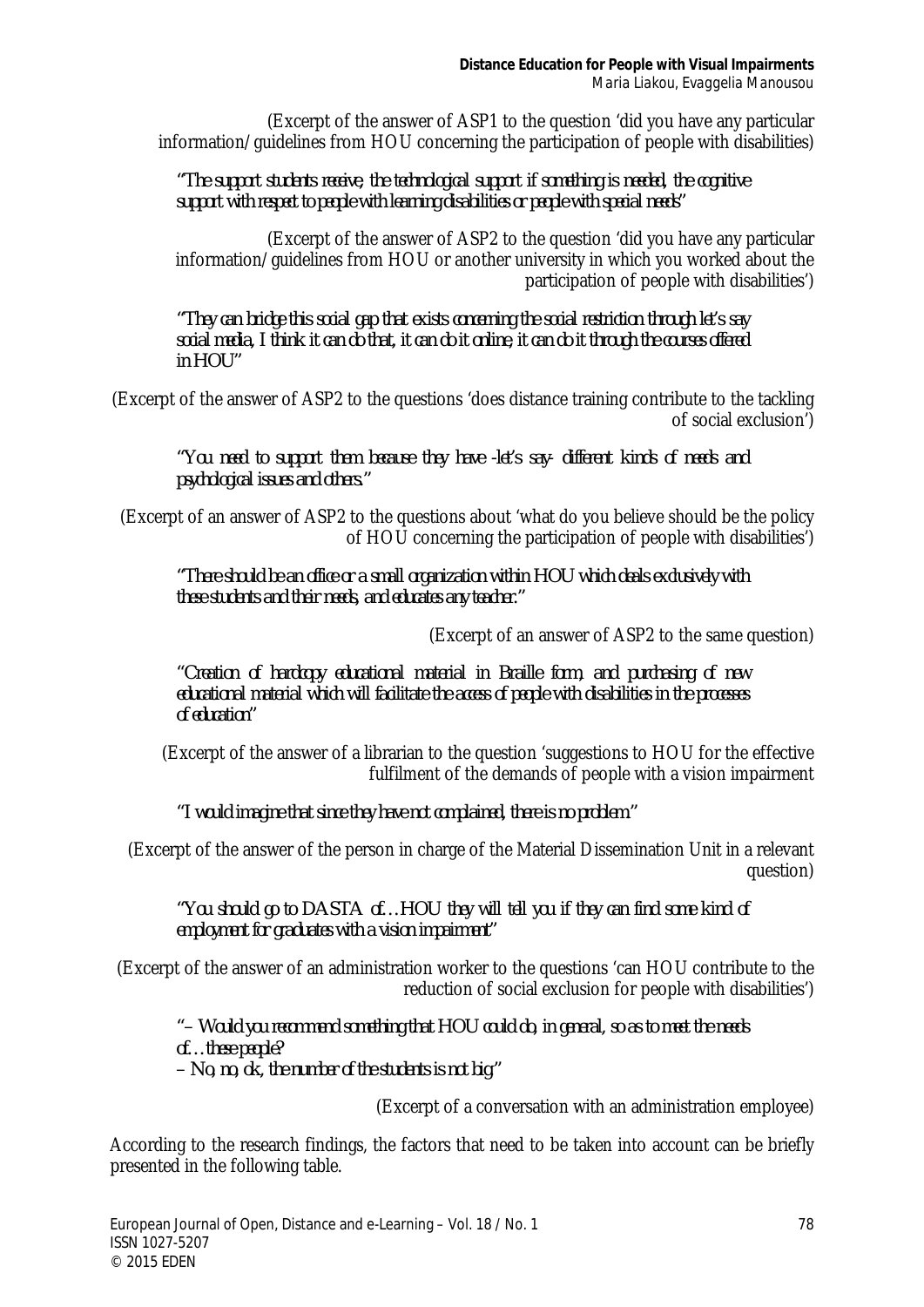Table 1:

| <b>Fields of interest</b>   | Factors that need to be taken into account                                                             |                                 |  |
|-----------------------------|--------------------------------------------------------------------------------------------------------|---------------------------------|--|
| Issues of the educational   | Potential presence for people with visual impairments through                                          |                                 |  |
| process                     | teleconferencing                                                                                       |                                 |  |
|                             | Provision of complete educational material in an accessible form for<br>people with visual impairments |                                 |  |
|                             | Frequent and constructive                                                                              | Resolving questions             |  |
|                             | communication of the teacher with                                                                      | Provision of feedback           |  |
|                             | the students with visual                                                                               | Support during the studies      |  |
|                             | impairments                                                                                            | (cognitive, psychological, etc) |  |
| <b>Issues of HOU policy</b> | Promotion of the building and development of social relationships                                      |                                 |  |
|                             | and social activities for the students with vision disability                                          |                                 |  |
|                             | Care for the professional rehabilitation of students with impaired                                     |                                 |  |
|                             | vision                                                                                                 |                                 |  |
|                             | Covering the special needs of students with disabilities                                               |                                 |  |

With respect to the second research question and more particularly the educational needs of students with vision problems, but also the ways in which these are covered within the framework of HOU, the findings of the analysis primarily focus on the educational material and on the access the particular students have on it.

The following table summarizes the findings.

Table 2:

| <b>Educational needs</b> | Ways to meet the educational needs within the framework of HOU                |  |  |
|--------------------------|-------------------------------------------------------------------------------|--|--|
| Educational              | Provision of educational material to the student in electronic form, by the   |  |  |
| material                 | tutors                                                                        |  |  |
|                          | Transformation of the educational material to an electronic form which is     |  |  |
|                          | compatible with the software the student uses by the administration           |  |  |
|                          | employee                                                                      |  |  |
|                          | Option of communication between student, tutors-counsellor, and               |  |  |
|                          | administration employee at any time                                           |  |  |
| Evaluation               | Development of special evaluation criteria on behalf of the teacher, which    |  |  |
|                          | respond to the different amount of effort the particular student makes        |  |  |
| Flexibility in           | Conducting oral exams on the space of the library (HOU)                       |  |  |
| physical presence        | Producing audio electronic files similar to the educational material included |  |  |
|                          | in the educational platform (US University)                                   |  |  |
| <b>Distribution</b>      | Creation of a properly equipped "work station" in the space of the library,   |  |  |
| procedures of the        | where computers with the Supernova software are available                     |  |  |
| necessary software       | Distribution of the software to the students who have applied by the MDU      |  |  |
| Supernova                |                                                                               |  |  |

With respect to the third research question which deals with the policy of HOU concerning the access and participation of the people with impaired vision in its programs and the ways in which the particular educational institution contributes to the reduction of the phenomenon of social exclusion (third research question), most interviewees agree that HOU does not provide relevant training to the employees and professors for the support of similar students.

For the improvement of the policy and function of HOU as far as the widening of the access of people with disabilities is concerned, what was suggested was that the entire educational material be provided in electronic form, compatible to the software used by students with vision problems impaired vision, that it is also transformed to Braille, and also that the provision of the educational material in the proper form should be accompanied by the relevant technical equipment for the professors, as well as relevant training for these issues.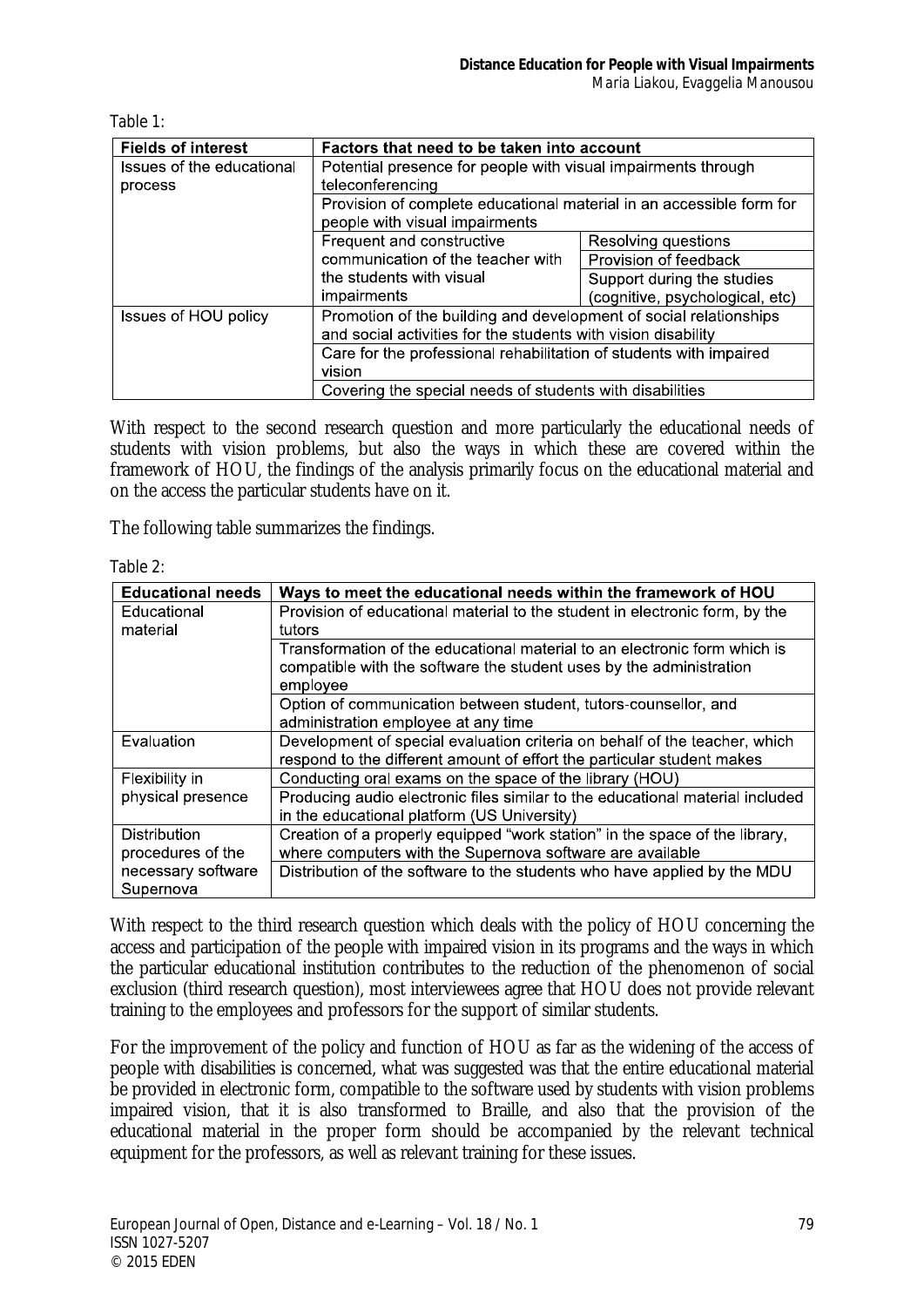With respect to the library services, the suggestions involve the adjustment of the departmental websites so that they are accessible in a form which is readable and meets the demands of the particular group of people, and also the upgrading of the work station inside the library as well as the technical equipment of the institution. These upgrades can be accomplished through the provision of new technical equipment. In addition, the Hellenization of the application Screen reader is recommended, so that the reading software can be freely distributed to the HOU students with impaired vision.

### **Discussion of findings**

What can be drawn from the research findings is, first, that the individuals who participated in the research demonstrate diversity in their perception of the phenomenon of social exclusion. This is due to each individual's role and the personal experiences s/he possesses, elements which certainly affect that perspective with which they approach the issue. As a result, each one focuses on different factors that need to be taken into account, so that the access of people with disabilities is increased, and, more specifically, the access of people with vision problems impaired vision to the higher distance education. This widening of the access leads to the provision of further educational opportunities than those that people with disabilities typically receive, thus contributing to the diminishment of the educational and, more broadly, social exclusion. The subjects of this research agree on this point, as well as on the theory that deals with the connection between education and the reduction of social exclusion.

Another issue in which all the interviewees seem to agree is the provision of fully accessible educational material to people with vision problems impaired vision. The severity of the issue was demonstrated by the extent of the answers given by the students with impaired vision and of the members of ASP, and also by the fact that the answers of the HOU administration employee were centred on the transformation of the educational material in a form accessible to people with impaired vision.

At the same time, the paramount importance of communication between teachers and professors in distance learning was highlighted, even more so with the students with vision problems impaired vision. What is also noteworthy is the fact that the student who participated in the present research feels satisfied with the communication with his professor and her supportive mechanisms – in cooperation with the 'technician' who literally is the employee of the administration – to the point that he almost neglects the total absence of fully organized and specialized supporting mechanisms on behalf of HOU on an institutional level. On the other hand, the professors themselves in their interviews recognized that their role in distance learning is distinctive and largely different from the one their counterparts have in conventional universities. This differentiation is due to the frequency and the particularity of the communication they develop with their students.

Apart from a common perception of their roles, the two professors seemed to share different experiences concerning their cooperation with students with vision problems and their particular educational needs. This differentiation is probably due to the different framework this cooperation occurred, since the first professor draws information from the framework and environment of HOU, whereas the second one from her education in a university in the U.S.A. As a result, the perception of the former is reduced to sending accessible educational material to the student and does not recognize the effectiveness of actions on an institutional level. On the contrary, the second professor recognizes the supporting practices both on a personal and on an institutional level.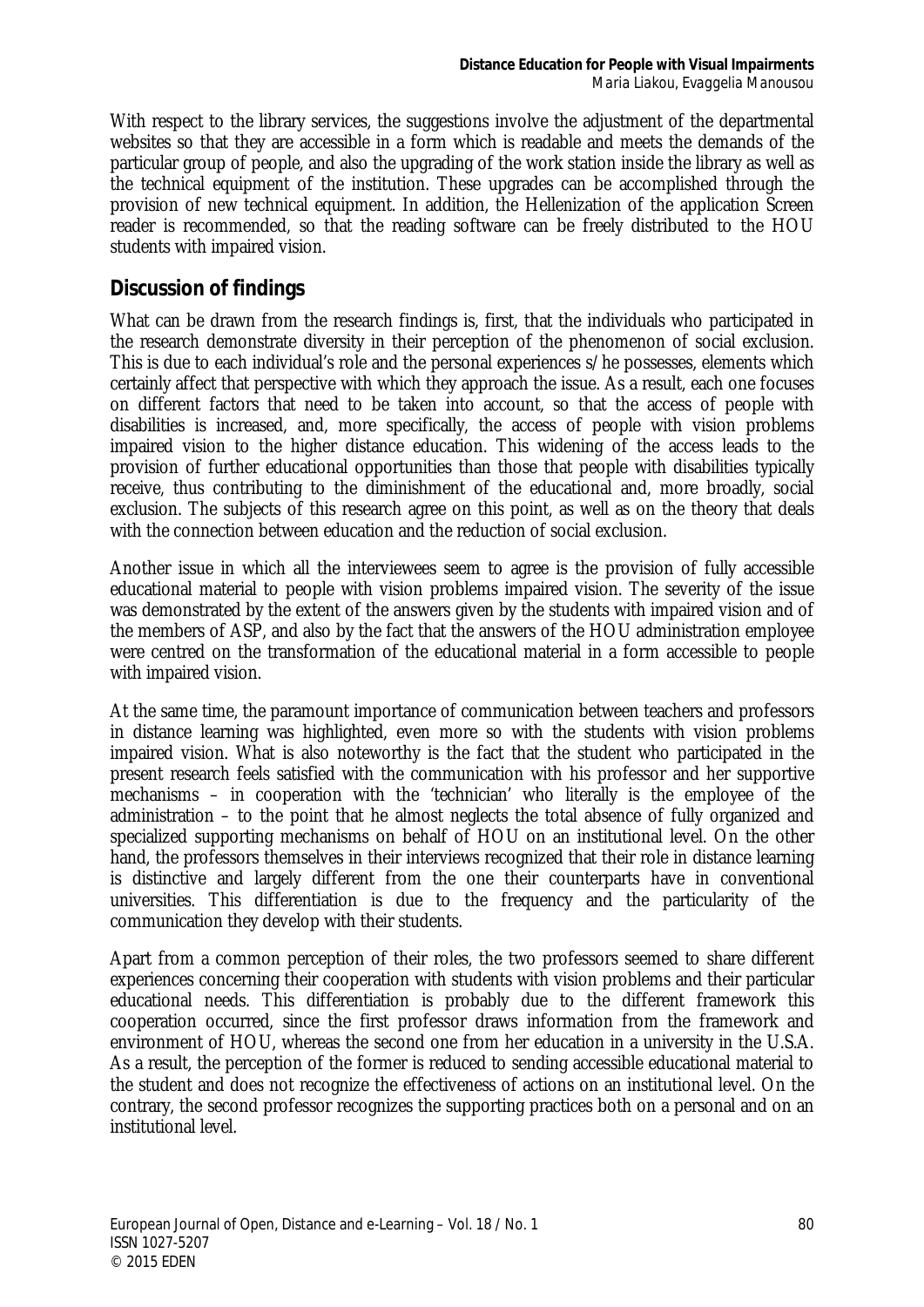The above difference, coupled with the realization that the head of the material distribution department possesses only elementary or standard knowledge with respect to the specialized needs of people with disabilities, and more particularly those of students with vision problems impaired vision, constitute a sign of a lack of relevant information or training of the HOU staff. Besides, most interviewees clearly stated that this kind of training does not exist, which is largely different from the declaration of the institution that its function is such that it can accept people with disabilities and meet their educational needs. Concerning the students with impaired vision in particular, the organization of the function mainly concerns the distribution of the Supernova software, a process which is relatively time-consuming and costly, and to the maintenance of the equipment of the library, which is of a relatively good level, but can certainly be improved and updated. Thus, although the HOU appears to take into consideration and care for people with disabilities, the reality is that the function of HOU has not officially developed satisfactory and effective supportive mechanisms for them.

This conclusion is drawn from comparing HOU with the Open University of Cyprus and the U.S.A. University where one of the professors taught in the past. In the first case, HOU lags behind in the facilitation of people with disabilities; since it does not reduce their mandatory transportation for the attendance of face to face tutorials. HOU has, with the exception of the Supernova software--installed with instructions for use, the library's workstation to serve students with vision impairment. The workstation provides the computers with a screen reader, allowing display screen in Braille or a display of data, enlarged up to 32 times. It also has improved software performance of the speech output of the display data, special printer WinBraille with the printing of even mathematical equations (printable files: doc, pdf), an enlargement device showing the image display panel ability to create contrasts, colour inversion and magnification up to 50 times. But the Foundation website needs updating to come in proper readable format in order to serve this group of individuals, but also needed is the upgrading of the workstation within the library and the technical equipment of the institution (procurement of new equipment, localization application Screen Reader).

In the second case, the distance training program that the U.S.A. University developed (a traditional institution of higher education), utilized more new technologies compared to HOU. In further detail, the operation of a specially designed educational platform was provided, as well as the labour of specialized technical staff, the establishment of an office for the support of students, staffed with specialized platform (carrying online communicating with courses anytime – Virtual Training Environment), cooperation and employment of specialized technical personnel, setting up student support office staffed with qualified advisory staff and informing all stakeholders in the educational process of the appropriate assistance for every problem. In the absence of people with low vision, the tutor can provide them with various electronic, audio or printed depending on the desire of the learner as said in the meeting, and following consultation with the –tutor counsellor, so as to have access to information and to be part of a study group. These are the distinctions between the U.S.A. University and HOU.

Even in terms of the teaching methods applied at HOU, despite the fact that HOU as an institution adopts the philosophy of distance learning and despite the willingness of the professors to support the studies of persons with vision problems impaired vision, a number of malfunctions emerge. A typical example of this is the fact that the student with vision problems impaired vision and his professor expressed a totally different opinion concerning the criteria and results of his evaluation. This may have happened as there are no officially defined assessment criteria for evaluating students with reduced vision, or because the essential supportive mechanisms are not available during these people's studies, such that the establishment of differentiated assessment criteria would not be required.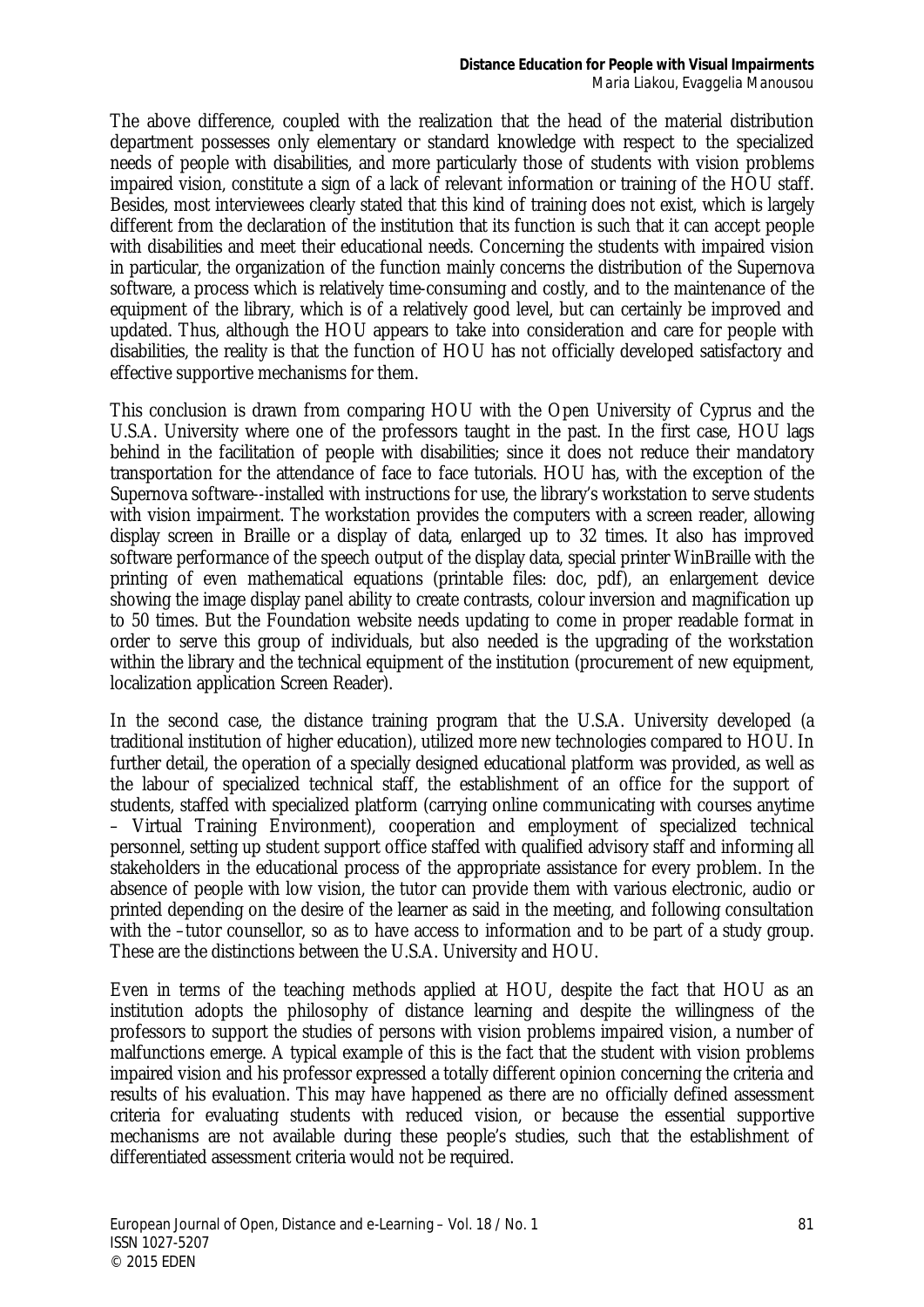Lastly, it is worth noting that all the employees and working partners of HOU believe that the students with vision problems impaired vision attending a training or educational program are satisfied by the way they themselves and the institution treats them, as no one has ever made a complaint about their services or the solution given to their problems. What contributes to this is not only the willingness of every employee or professor to assist as much as possible, even outside his/her working hours, but also the awareness of the students themselves that the supporting structures of the institution are limited. At the same time, the fact that HOU does not provide specialized educational programs or processes for students with disabilities, as well as the fact that the typical problems of the students with vision problems impaired vision are effectively resolved through the personal actions of a given employee is due to the fact that the number of these students is very small. What can be argued, though, is that should the university have better and more effective supporting mechanisms and information about these issues, and then perhaps the number of the people with disabilities attending a HOU educational program will increase.

- mechanisms, devices or otherwise Assistive Technology devices to use as part of their training is (Kotsiatis & Panayiotou, 2004, p.38):
- Orientation and mobility aids
- Visual aids, such as special prescription glasses, magnifiers small telescopes L.
- Aids serving to stimulate vision, such as lecterns books, lamps, markers, print slides, books with enlarged letters, bookmarks, cards with sharp delineation, measurement tools and special shields to protect the eyes from light
- Aids serving stimulate touch, as is the table cyber-number the table for design raised signage, paper with embossed striping, the abacus Kranmer, the writing drivers and restraints
- Aids serving to stimulate the hearing, such as talking audio books, tape recorders, components for modulating the playback speed of sound and headphones fitness equipment
- Digital devices, such as computers, talking calculators, the voice synthesizer, closed circuit TV, the zoom system and information on these issues, possibly the number of people with disabilities who would attend an educational program of the HOU would have been larger.

### **Conclusions**

What emerges from the analysis of the relevant research data is that, first, the accessibility of distance training of people with vision problems impaired vision is defined and determined to a great extent by the form of the educational material, which should be in electronic form and in the form of files which allow greater focus and/or voice reading (e.g. doc files). It is thus confirmed that the educational material constitutes the fundamental characteristic of distance training programs (Ko & Rossen, 2001), which should be accessible to people with disabilities. Furthermore, other prerequisites of distance training for people with vision problems impaired vision are the non-mandatory attending of meetings between these students and the professor, so that the limitations and restrictions of conventional education are overcome (Lionarakis & Likourgiotis, 1998), the training of the educators with respect to the development of supporting actions for students with vision disability during the educational process (Race, 1989), the option to record and send the class material, the supportive equipment, the assistive technology such as visual aids, aids stimulation of visual, tactile, and auditory function and electronic devices (enlargers CCTV, Readers screen, programs 'read' the content of the screen and guide the user in vocal use of Conversions from Text to Speech and Magnification Display Software (screen magnification software) for the utilization of ICT which is also a fundamental feature of this type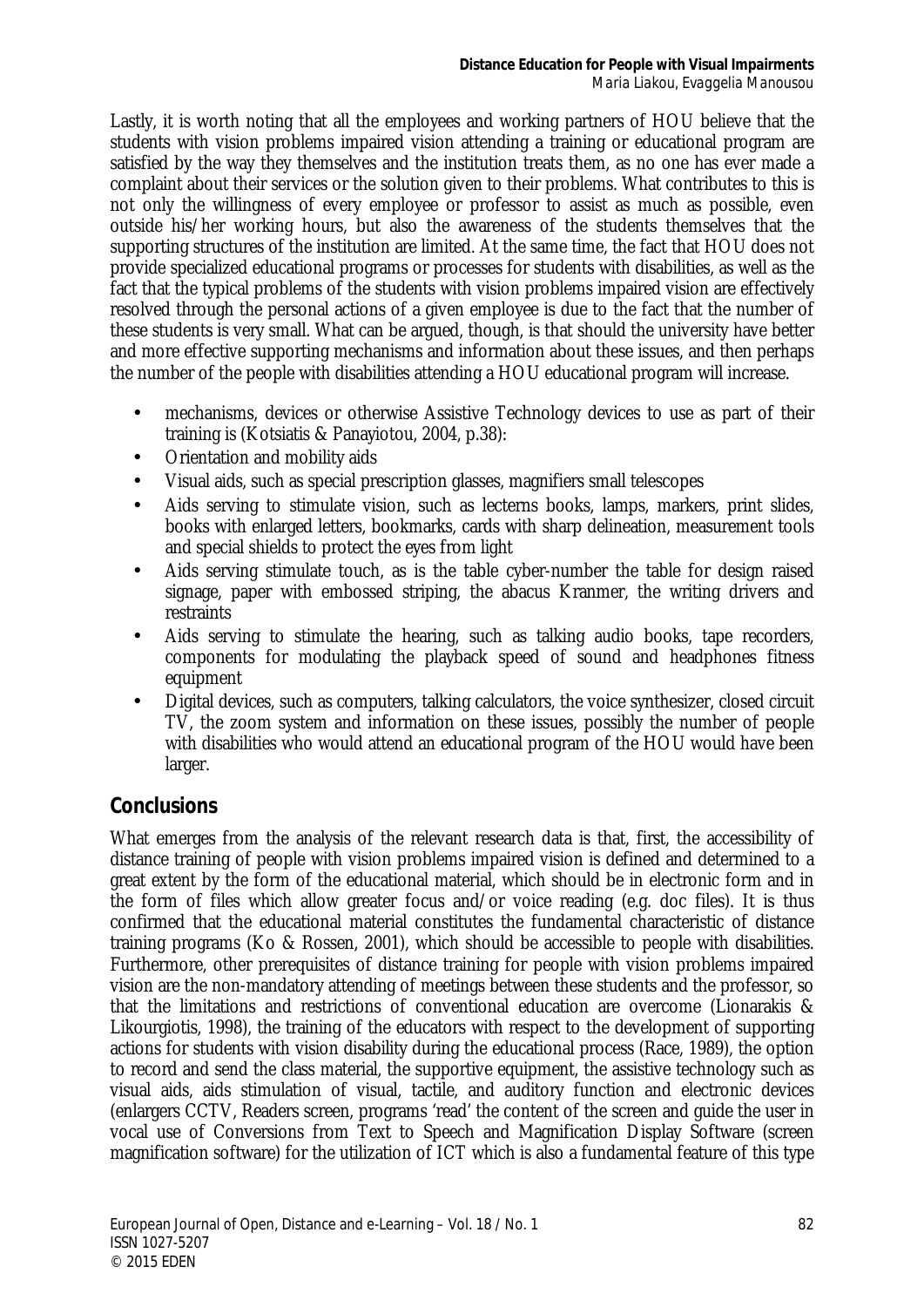of training and education (Ko & Rossen, 2001) as well as the proper orientation of the surrounding space (seminar rooms, teaching rooms, libraries, etc).

Should the above prerequisites be met, distance education can contribute to the provision of equal educational opportunities to people with disabilities and, more particularly, to people with vision disabilities so that it contributes to the diminishment of social exclusion, which occurs due to the limited access of these people to information and their deficient educational training because the insufficient provision of special equipment as well as the lack of training of staff (Van Hasselt, 1988; Moore, 2000; Robin, 2002; La Grow, 2004; Crudden et al., 1998; Wolffe & Candela, 2002; Kotsopoulou, 2011). However, so that this opportunity is addressed, the institutions which develop distance training programs need to place considerable importance on the various factors which contribute to the effective function of these programs. From these factors, the main one, as was shown above, is that of utilizing information and communication technologies, as well as using supportive technological equipment, relevant and specially designed for people with vision problems impaired vision.

At the same time though, the need of people with vision impairment for human interaction and communication with the rest of the participants in these programs, and primarily with their professor, should not be undermined.

The findings of the present research, however, lead to more particular findings concerning the Hellenic Open University, which is predominantly an institution of distance education and training. More precisely, it was shown that HOU receives people with disabilities to attend its educational programs, thus offering them educational opportunities, and at the same time contributing to the diminishment of social exclusion. Moreover, since we are referring to an institution of distance education and training, HOU employs this kind of educational philosophy and makes considerable efforts so as to apply the most proper teaching methods possible. Despite all these efforts, though, HOU has no specialized programs or expertise staff for students with disabilities and, more particularly, for students with vision problems impaired vision. Along similar lines, the design, structure, and organization of the function of HOU lacks training, information, and guidance of the educational staff with respect to the management of similar students and the meeting and fulfilment of their special educational demands. As a result, the need to redefine and improve the policy of HOU is considerable, in terms of these issues and the practices HOU applies for its students, irrespective of their physical condition.

#### **References**

- 1. Ali, M. (2008). *Connecting People with Disabilities: ICT Opportunities for All.* Munich Personal RePEc Archive Retrieved from http://mpra.ub.uni-muenchen.de/17204
- 2. Alper, M. (2014). *Digital youth with disabilities, reports on digital media and learning.* The John D. and Catherine T. MacArthur Foundation. Retrieved from https://www.academia.edu/7330242/Digital\_Youth\_with\_Disabilities
- 3. Amedeo, D. and Speicher, K. (1995). Essential environmental and spatial concerns for the congenitally visually impaired. In *Journal of Planning Education and Research, 14,* (pp. 113-122).
- 4. Arditi, A. (2012). *Designing for people with partial sigh.* Retrieved from http://www.lighthouse.org
- 5. Crudden, A.; McBroom, L.; Skinner, A.; Moore, J. (1998). *Comprehensive examination of barriers to employment among persons who are blind or visually impaired.* Mississippi State: Rehabilitation Research and Training Center on Blindness and Low Vision, University of Mississippi.
- 6. Dobransky, K., and Hargittai, E. (2006). Τhe Disability Divide in Internet Access and Use. In *Information Communication and Society, 9(3),* (pp. 313–334).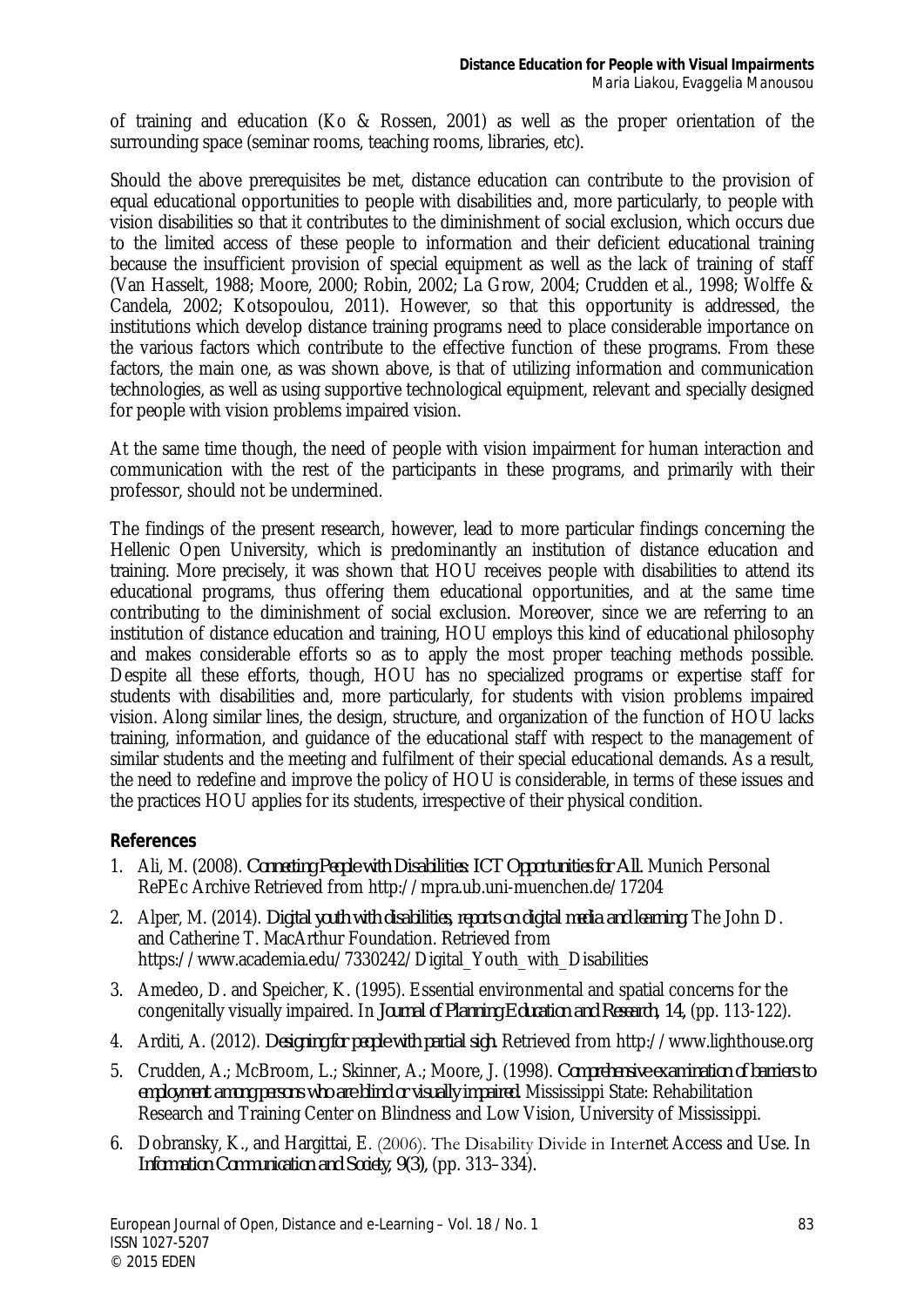- 7. Ellcessor, E. (2010). Bridging Disability Divides. In *Information Communication and Society, 13(3),*  (pp. 289–308).
- 8. Fitzpatrick, D. and McMullen, D. (2008). Distance Learning of Graphically Intensive Material for Visually Impaired Students. In K. Miesenberger, J. Klaus, W.L. Zagler & A.I. Karshmer (eds.), *ICCHP 2008, LNCS, vol. 5105,* (pp. 219-225). Heidelberg: Springer.
- 9. Garrison, J.A.; Schardt, C.; Kochi, J.K. (2000). Web-based distance continuing education: Α new way of thinking for students and instructors. In *Bulletin of the Medical Library Association, 88(3),* (pp. 211-217).
- 10. Hiourea, R. (1998). *Introduction to the training of blind people in Greece.* Athens: Lihnos.
- 11. Holmberg, B. (2005). The evolution, principles and practices of distance education. In U. Bernath et al. (eds.), *Studien und berichte der arbeitsstelle fernstudienforschung der Carl von Ossietzky Universität Oldenburg, vol. 11.*
- 12. Catea (2006). *Individuals who are Blind or have Low Vision.* Retrieved from http://www.catea.gatech.edu/search.php?cx=012925944374153088534%3Aq4x\_nihpitu&q =Individuals+who+are+Blind+or+have+Low+Vision&sa=Search&cof=FORID%3A11
- 13. Jacko, V. (2011). Let's Give the Blind Better Access to Online Learning. In *Chronicle of Higher Education, 57(36),* (pp. 30-35).
- 14. Karahlani, D. and Sourmaidou P. (1998). *System trials for the access of blind and reduced-vision readers in libraries.* Polyplano Euroconsultants, Thessaloniki.
- 15. Kelly, P. and Gale, G. (1998). *Towards excellence-effective education for students with vision impairments.* Sydney: Royal Institute for Deaf and Blind Children.
- 16. Ko, S. and Rossen, S. (2001). *Teaching Online a Practical Guide.* New York: Houghton Mifflin Company.
- 17. Kotsopoulou, Μ. (2011). *E-learning for people with disabilities.* MA Dissertation in the University of Macedonia, Thessaloniki.
- 18. Kritikou, S. and Koutsoumpa, M. (2011). Open and distance higher education and people with disabilities. The case of the Greek Open University. In *The Journal for Open & Distance Education and Educational Technology, 7(2),* (pp. 88-98).
- 19. La Grow, S.J. (2004). Factors that Affect the Employment Status of Working-Age Adults with Visual Impairments in New Zealand. In *Journal of Visual Impairment & Blindness, 98(9),* (pp. 546-559). Retrieved from http://files.eric.ed.gov/fulltext/EJ735502.pdf
- 20. Lionarakis, A. (2004). *Open and distance education and learning processes, in Open and Distance Education: Pedagogical and technological applications.* Retrieved from http://class.eap.gr
- 21. Lionarakis, A. and Likourgiotis, A. (1998). Open systems of higher education. In A. Kokkos, A. Lionarakis & C. Matralis (eds.), *Open and distance learning. Institutions and functions.* Vol. A'. Patra: Hellenic Open University.
- 22. Lionarakis, A.; Panagiotakopoulos, C. and Xenos, M. (2005). Open and Distance Learning: tools of information and communication technologies for effective learning. In A. Lionarakis (ed.), *Open and Distance Learning, Pedagogical and Technological Application.* Hellenic Open University.
- 23. McCall, S. (1997). Historical perspectives. In H. Mason, S. McCall, A. Arter, M. McLinden, & J. Stone (eds.), *Visual impairment access to education for children and young people,* (pp. 55-67). London: David Fulton.